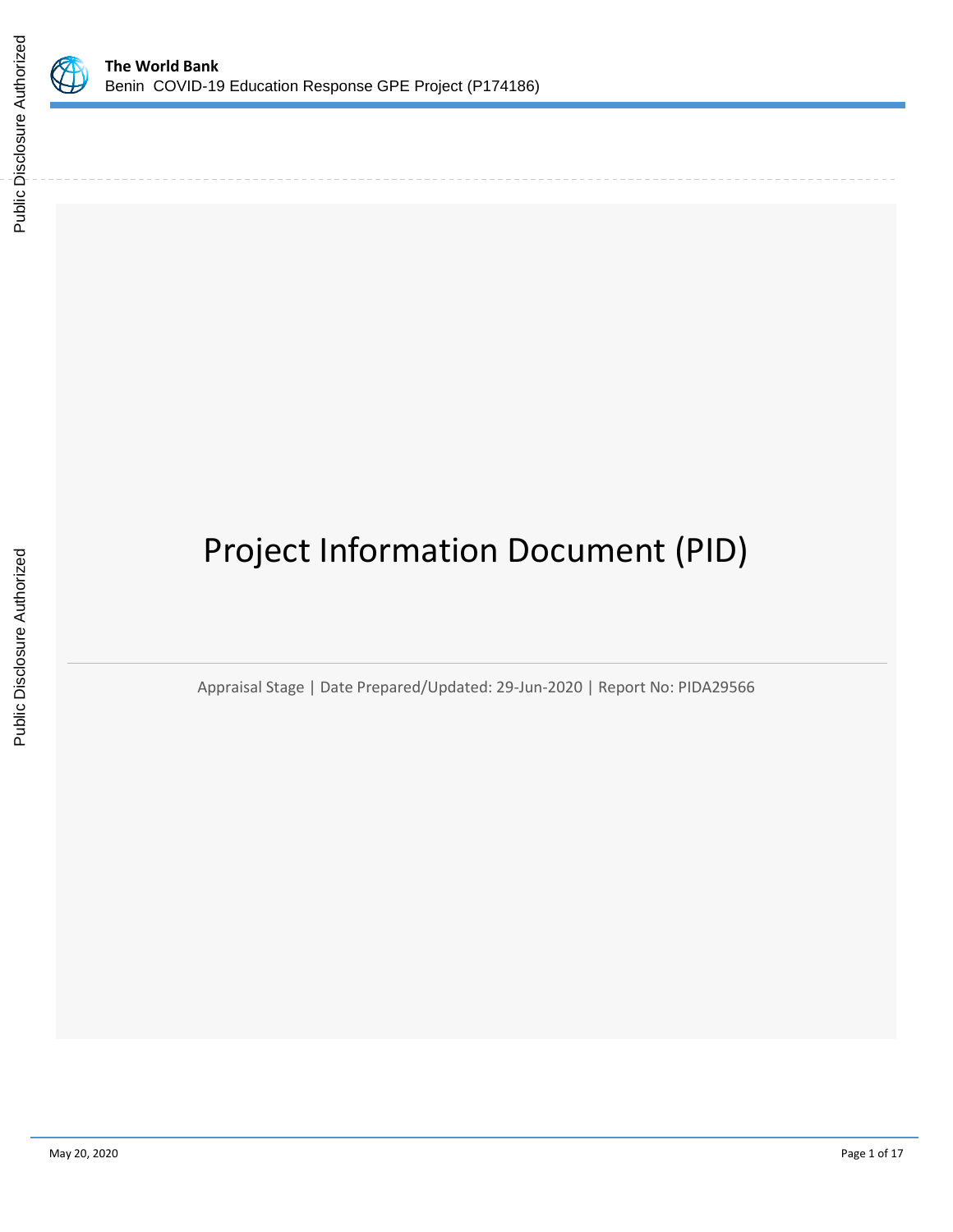

## **BASIC INFORMATION**

#### **OPS\_TABLE\_BASIC\_DATA A. Basic Project Data**

| Country<br>Benin                                                   | Project ID<br>P174186                             | Project Name<br>Benin COVID-19<br><b>Education Response GPE</b><br>Project  | Parent Project ID (if any)        |
|--------------------------------------------------------------------|---------------------------------------------------|-----------------------------------------------------------------------------|-----------------------------------|
| Region<br><b>AFRICA WEST</b>                                       | <b>Estimated Appraisal Date</b><br>08-Jul-2020    | <b>Estimated Board Date</b><br>26-Aug-2020                                  | Practice Area (Lead)<br>Education |
| <b>Financing Instrument</b><br><b>Investment Project Financing</b> | Borrower(s)<br>Ministry of Economy and<br>Finance | <b>Implementing Agency</b><br>Ministry of Pre and<br><b>Primary Schools</b> |                                   |

#### Proposed Development Objective(s)

The proposed project's development objectives are to: (a) ensure continuity of teaching during and after the COVID - 19 pandemic, particularly in deprived communes in the Recipient's territory; and (b) increase the Government's preparedness to mitigate the effects of future crises

#### Components

Component 1: Ensuring safe reopening of schools and return of students, especially in deprived communes Component 2: Improving preparedness to mitigate the effects of future crises Component 3: Ensuring monitoring, management and coordination of the project

The processing of this project is applying the policy requirements exceptions for situations of urgent need of assistance or capacity constraints that are outlined in OP 10.00, paragraph 12. Yes

## **PROJECT FINANCING DATA (US\$, Millions)**

### **SUMMARY**

| <b>Total Project Cost</b> | 6.85 |
|---------------------------|------|
| <b>Total Financing</b>    | 6.85 |
| of which IBRD/IDA         | 0.00 |
| <b>Financing Gap</b>      | 0.00 |

#### DETAILS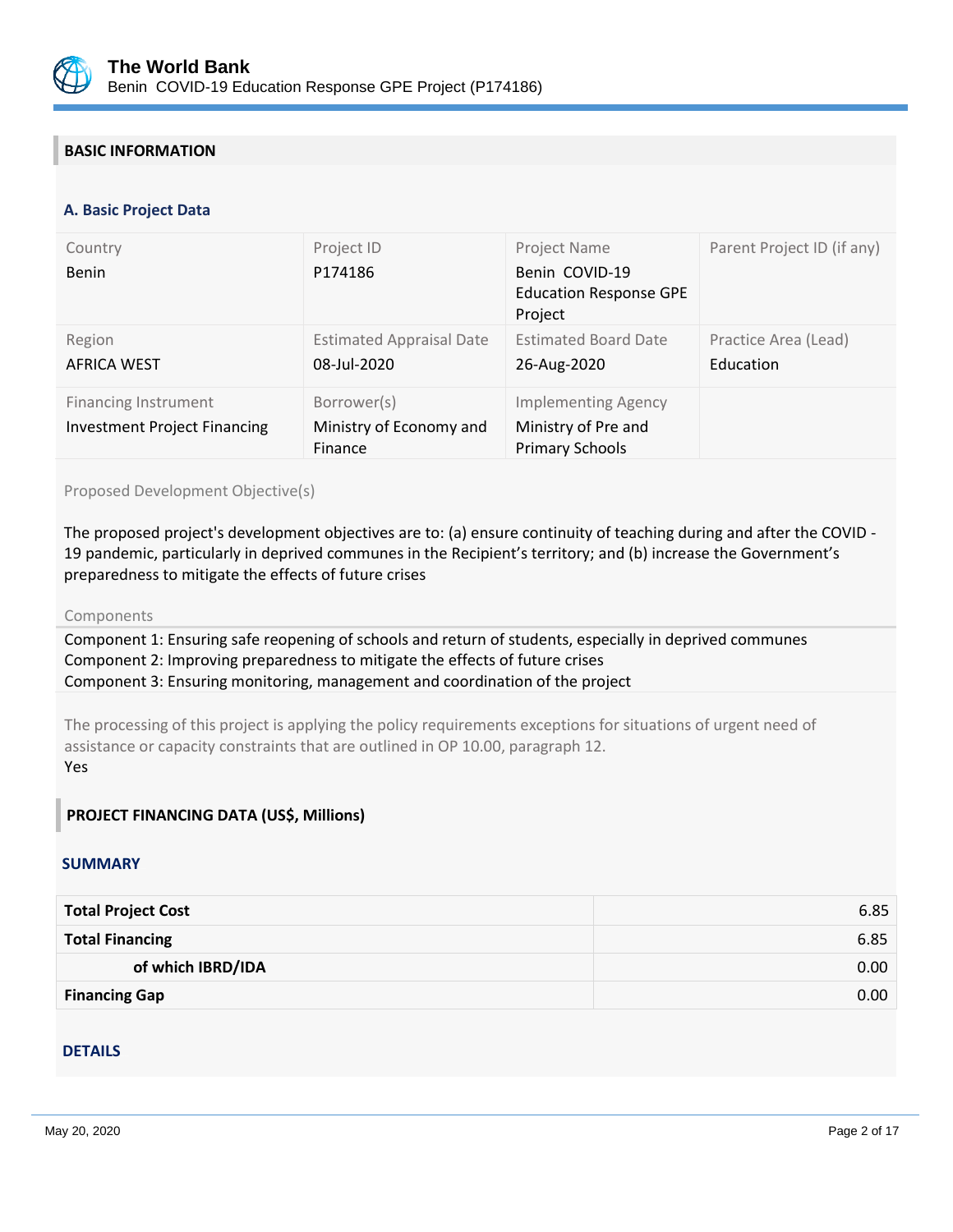

#### **Non-World Bank Group Financing**

| Trust Funds                               | 6.85 |
|-------------------------------------------|------|
| Education for All - Fast Track Initiative | 6.85 |

Environmental and Social Risk Classification

Moderate

Decision

The review did authorize the team to appraise and negotiate

Other Decision (as needed)

#### **B. Introduction and Context**

1. **School closures due to COVID-19 will negatively impact education outcomes in Benin and affect its** Human capital index. The first confirmed COVID-19 case in Benin was announced on March 16, 2020<sup>1</sup>. Specific measures have been taken by the Government of Benin (GoB) to manage the COVID-19 outbreak, including school closures from March 27 to May 10, 2020. Even before the COVID-19 pandemic, Benin was facing a learning crisis and considerable geographic and social disparities in the provision and quality of education services. The Human Capital Index (HCI) scores, which measures the productivity of people given their health and education, is currently 41 percent for Benin<sup>2</sup>. This ranks Benin at 125<sup>th</sup> out of 157 countries worldwide and 14th of 39 Sub-Saharan countries included in the HCI survey. School closures will further deteriorate education outcomes for children if actions are not urgently implemented. Immediate action is therefore required to ensure continuity of teaching and during and after the COVID-19 pandemic.

2. **The Global Partnership for Education (GPE) has approved a US\$ 7 million<sup>3</sup> to Benin on June 17, 2020, from the GPE COVID-19 accelerated funding window.** This accelerated funding window is designed to provide governments with the financing and technical resources required to mitigate the negative impact of COVID-19 pandemic on their education systems and to support recovery efforts in their country.

Country Context

<sup>1</sup> As of June 3, 2020, Benin reported 261 cases of COVID-19. Of the confirmed cases, 109 cases are still active, 148 cases recovered (and patients have since been dispatched), and 4 cases have resulted in death.

<sup>2</sup> This means that a child born today will only be 41 percent as productive as she/he could be if she/he enjoyed complete education and full health

<sup>&</sup>lt;sup>3</sup> This amount includes the Bank supervision cost.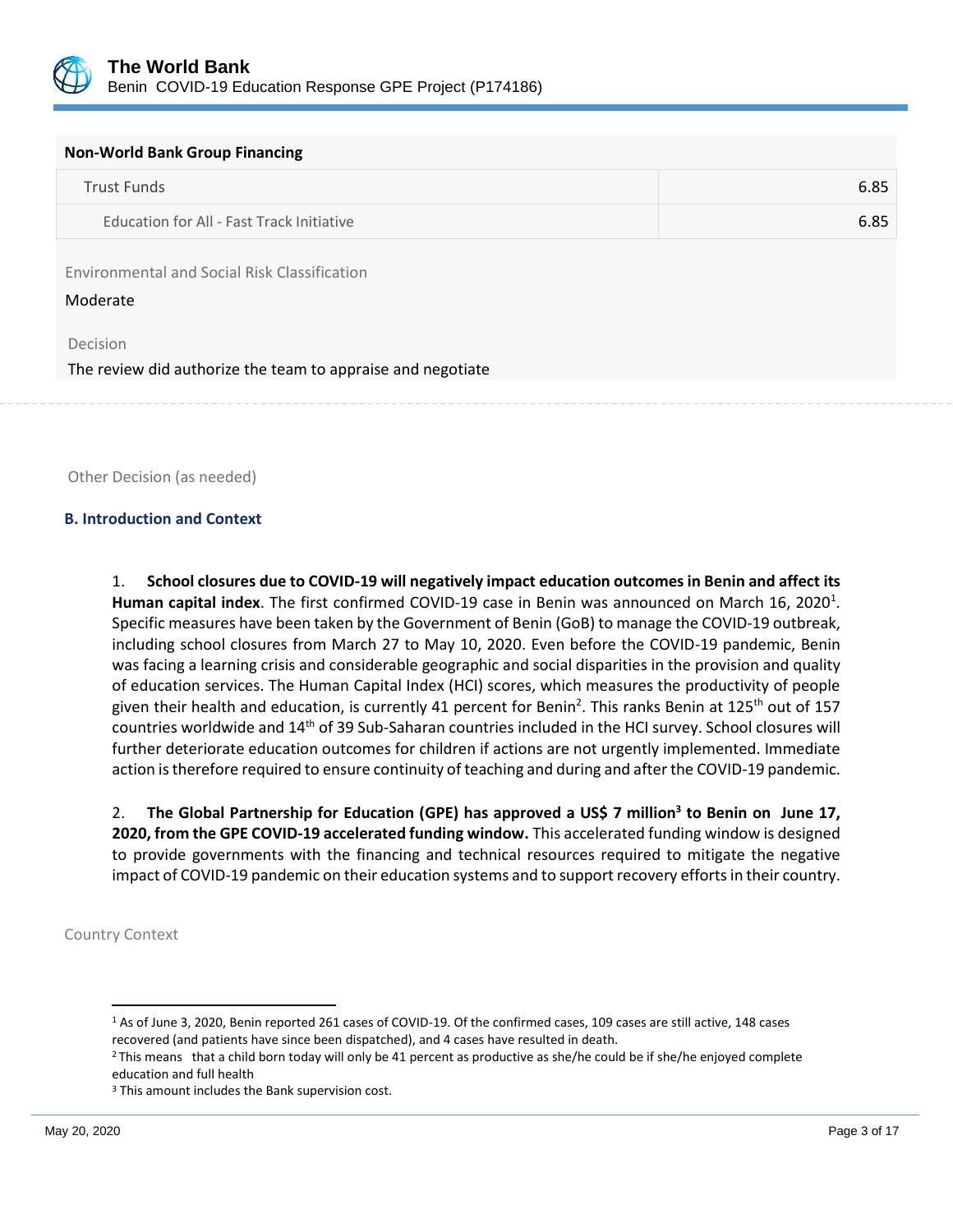

3. **Benin is a small West-African coastal country with a predominantly young, and rapidly growing, population.** Estimated at 11.80 million in 2019, up from the 2013 census population of 9.98 million, the population is growing at a rapid rate of approximately 3 percent per year<sup>4</sup>. The population is young, with a median age of 18.2 years. With about 42.5 percent of the population under the age of 15, Benin ranks among the top 25 countries worldwide in terms of the largest percentage of young people<sup>5</sup>. This proportion rises to 63 percent for those under the age of 25. The labor market is also under extreme pressure as approximately 200,000 young people reach working age each year<sup>6</sup>.

4. **Despite Benin being one of the fastest growing economies in Sub-Saharan Africa (SSA), with growth averaging 6.3 percent in 2017-2019, the poverty rate remains high at 45.4 percent in 2019 (US\$1.9 a day threshold, 2011 PPP)**. Growth in recent years has mainly been driven by booming cotton production, and strong construction and port activity following a series of reforms that improved port management and facilitated trade. An important feature of Benin's economy is the strong economic and trade linkages with Nigeria (e.g. more than half of exports in 2018). This relationship has aided Benin when Nigerian growth has been robust, but it has also increased risks and limited the structural transformation of the economy. As a result, aside from agriculture, the economy is dominated by informal commerce and trade. The lowproductivity informal economy represents 65 percent of Gross Domestic Product (GDP) and employs approximately 90 percent of the labor force.<sup>7</sup> Consequently, poverty and poor human capital results remains a defining characteristic of Benin.

5. **Facing two external shocks, Nigeria's border closure since August 2019, and the negative effects of the COVID-19 pandemic, Benin's growth will be challenged in 2020.** Economic activity remained robust in 2019 with real GDP growth reaching 6.9 percent in 2019 (4 percent per capita) as manufacturing and services picked up, compensating for the fall in exports due to the border closure with Nigeria. However, due to the combined effect of the COVID-19 pandemic and protracted border closure, growth is expected to sharply drop to 3.2 percent in 2020. Benin has one of the lowest levels of tax-revenue to GDP in SSA, amounting to 10.6 percent in 2019, rapidly limiting its response capacity to external shocks.

6. **A protracted COVID-19 crisis is likely to substantially reduce household income, possibly undermining some of the welfare gains of recent years.** In 2019, 44.5 percent of the population was estimated to live under the poverty line of US\$1.9/day (2011 PPP) based on World Bank projections. Under the baseline scenario, with real GDP per capita only increasing by 0.5 percent in 2020, poverty reduction decelerates significantly from an annual pace of about 3 percent in the previous two years to virtually zero in 2020. More alarming, poverty rates reach pre-2016 levels under the downside scenario in 2020, as real GDP per capita declines by 1 percent and growth in agriculture and services is hampered, reverting recent gains in poverty reduction. Poor households will be primarily affected by a loss of labor and non-labor income.<sup>8</sup> The expected effects of containment measures on food prices will also be particularly detrimental for vulnerable households. Further, on top of these traditional channels are the added shocks linked to health, the disruption of public service delivery (e.g. school feeding programs), and

<sup>4</sup> United Nations, Department of Economic and Social Affairs, Population Division (2019). World Population Prospects: The 2019 Revision.

<sup>5</sup> Benin ranks 22 out of 217 in terms of percentage of the population with an age under 15 (World Bank staff estimates based on age/sex distributions of United Nations Population Division's World Population Prospects: 2019 Revision).

<sup>6</sup> INSAE, State of Employment in Benin (August 2017).

<sup>7</sup> Systematic Country Diagnostic 2017, Report 114822-BJ.

<sup>8</sup> If low as a share of GDP (1.9 percent in 2019), remittances tend to represent a significant share of poor household income.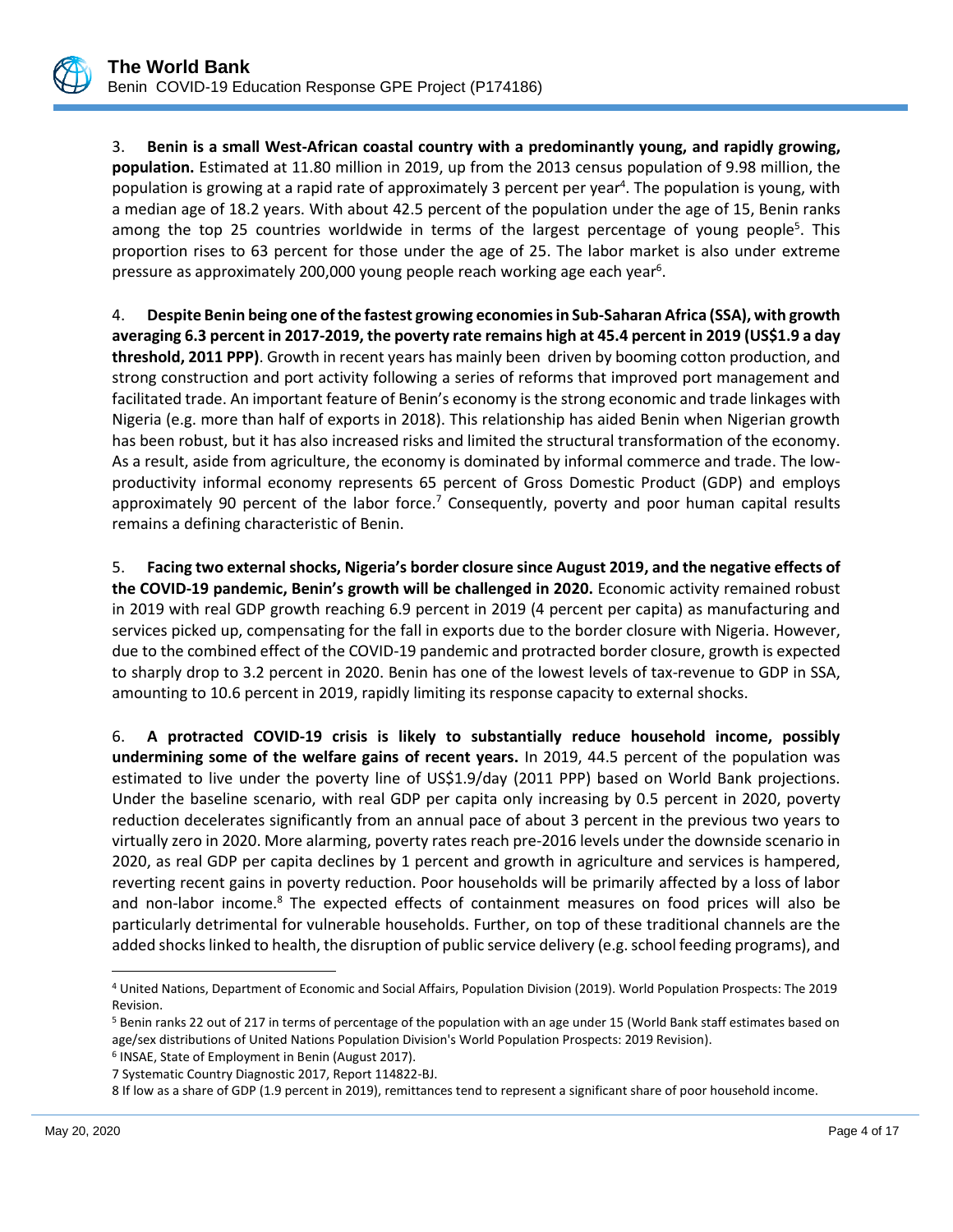

the medium-term impact of the sale of productive assets. The latter would have negative repercussions on human capital accumulation in the long term. The GoB's National Response Plan should help mitigate these negative effects.

7. **Anticipating the large economic and social impacts of COVID-19**, authorities have requested technical and financial support from International Financial Institutions (IFIs). On May 15, 2020, the IMF Executive Board completed the 6<sup>th</sup> and final review of the Extended Credit Facility (ECF) Arrangement. The completion of the sixth review enabled the disbursement of SDR 91.931 million (about US\$125 million); of which SDR 76.013 million (about US\$103.3 million) to support the COVID-19 response requested by the Government. The World Bank, in turn, is supporting the health sector through three ongoing operations<sup>9</sup> (US\$138million) and is preparing rapid budget support program though Supplemental Financing (US\$50 million)<sup>10</sup>. Despite these commitments, the financing gap remains large.

8. **Progress towards the education-related Social Development Goals (SDGs) has been steady but achieving the envisaged targets will require a more rapid rate of progress than those observed during the previous decade**. Achieving universal completion rates and gender parity are two key aims of the SDGs. Improvement in the primary completion rate (PCR) has been too slow in recent years (65 percent in 2005/2006 vs. 67.5 percent in 2017/2018) to put the country on track to achieve universal primary completion. Similarly, although there is progress on gender parity in lower secondary education—with the gender parity index (GPI) increasing from 54.5 percent in 2005/2006 to 88.1 percent in 2017-2018 additional efforts are needed to achieve equal access for girls and young women across all levels of education.

Sectoral and Institutional Context

9. Tangible progress has been made in increasing access to basic education as shown in Table 2, even if the trend decreased from 2016.

|                        | <b>Gross Enrolment rate (GER)</b> |         | <b>Completion rate</b> |         |         |         |
|------------------------|-----------------------------------|---------|------------------------|---------|---------|---------|
|                        | 2010/11                           | 2015/16 | 2018/19                | 2010/11 | 2015/16 | 2018/19 |
| Preschool              | 11.6                              | 15.6    | 16.8                   |         |         |         |
| Primary school         | 114.5                             | 115.4   | 108.3                  | 69.6    | 71.3    | 54.8    |
| Lower secondary school | 62.9                              | 70      | 50.1                   | 40.8    | 44.4    | 40.9    |

| Table 2: Evolution of Gross Enrollment Ratio (GER) and Completion Rate in Basic |
|---------------------------------------------------------------------------------|
| Education (in percent) from 2011 to 2019                                        |

*Source:* DPP/MEMP and DPP/MESTFP-Benin

<sup>9</sup> The three operations are: Regional Disease Surveillance Systems Enhancement Program (REDISSE), CERC of Nutrition Project and Benin COVID-19 fats-track project.

<sup>10</sup> The proposed Development policy Operations (DPO) provides an additional funding of US\$ 50 million for the first Fiscal Reform and Structural Transformation to help the Government of Benin fill an unanticipated financing gap due to the impact of COVID-19 outbreak.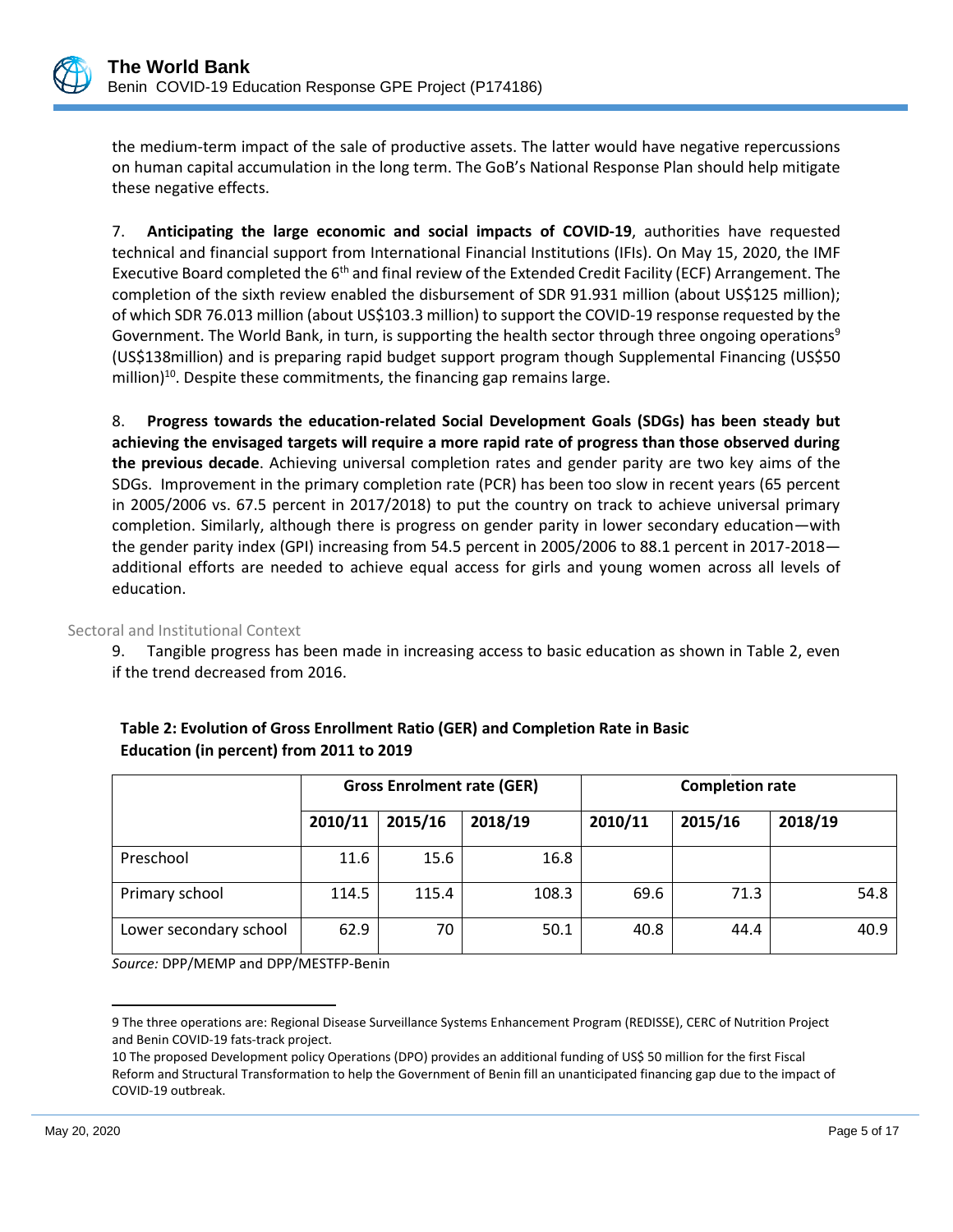

10. **Despite achievements in terms of increased access to education, there are persistent and considerable geographic and social disparities in the provision and quality of primary education services.** The 12 regions (see map in Annex) of the country can be classified into four groups with regards to Gross Intake Rate (GIR) and Primary Completion Rate (PCR). The first group includes the Alibori region where the primary GIR (35 percent) and PCR (24 percent)<sup>11</sup> are particularly low. The second group includes the Atacora and Borgou regions, which both have an average primary GIR of 68 percent and a PCR of 56 percent and 47 percent, respectively. The third group is comprised of Atlantique, Collines, Couffo, Donga, Plateau and Zou regions, where the primary GIR is between 80 and 90 percent and the PCR between 56 and 65 percent. The fourth group includes the regions of Littoral, Ouémé, and Mono, which had a relatively high primary GIR of 97 percent and a high PCR of 73 percent. According to the 2016 statistical yearbook, there are 20 deprived school districts with a PCR below 50 percent. A total of 11 out of the 20 deprived school districts, are in the Alibori and Borgou regions.<sup>12</sup>

11. **The gender gap widens as students move through the education system.** Although the difference in enrollment rates and completion rates between boys and girls at the primary level is relatively small (PCR is 66 percent for girls vs. 71 percent for boys), the gender gap widens as students move through the education system, with girls' enrollment consistently lagging behind that of boys. Indeed, while the intake rate for girls is 62 percent and 70 percent for boys in Lower Secondary Education (*Premier Cycle de l'Enseignement Secondaire Général,* LSE), completion rates are only 39 percent for girls and 51 percent for boys.

12. **As part of its response to the COVID-19 pandemic, the Government of Benin closed all schools (preschool, primary, secondary, vocational education, and universities) through May 10, 2020.** Initially, on March 24, 2020**,** the Government decided to close schools from March 30 to April 13, 2020. Given the rapid spread of the virus, the Government subsequently extended school closures until May 10, 2020. Consequently, about 16,000 schools (all levels of education combined) were closed, affecting more than 3.3 million students and 88,000 teachers. Pursuant to the Government's recent decision: (i) schools reopened on May 11 for grade 6 and secondary level students; and (ii) grades 1 to 5 students are expected return to schools from August 4 to September 11 in order to complete the 2019-2020 school year.

## 13. **The COVID-19 pandemic is expected to negatively impact the education sector in a number of ways:**

• **Spending on the education sector could also be affected, thus impacting quality of education.** In recent years, total expenditures (recurrent and capital) for education have averaged 28 percent of government expenditures (excluding debt service), representing about 4.3 percent of GDP. The financial prioritization of the education sector has been crucial to: (i) support extension of school canteens program; (ii) provide textbooks and learning materials for basic education; and (iii) recruit new teachers, among others. Because the COVID-19 pandemic will likely to reduce economic activity and growth, Government revenues are also expected to dramatically drop. Given fiscal constraints that may result from the crisis, the teaching environment may worsen because non-salary expenditures, which are already low, could be further reduced (it is unlikely

<sup>&</sup>lt;sup>11</sup> The source for access rates used here is EMICOV 2015.

<sup>&</sup>lt;sup>12</sup> All six of the districts in Alibori and five out the eight districts in Borgou, are classified as deprived according to the 2016 statistical yearbook.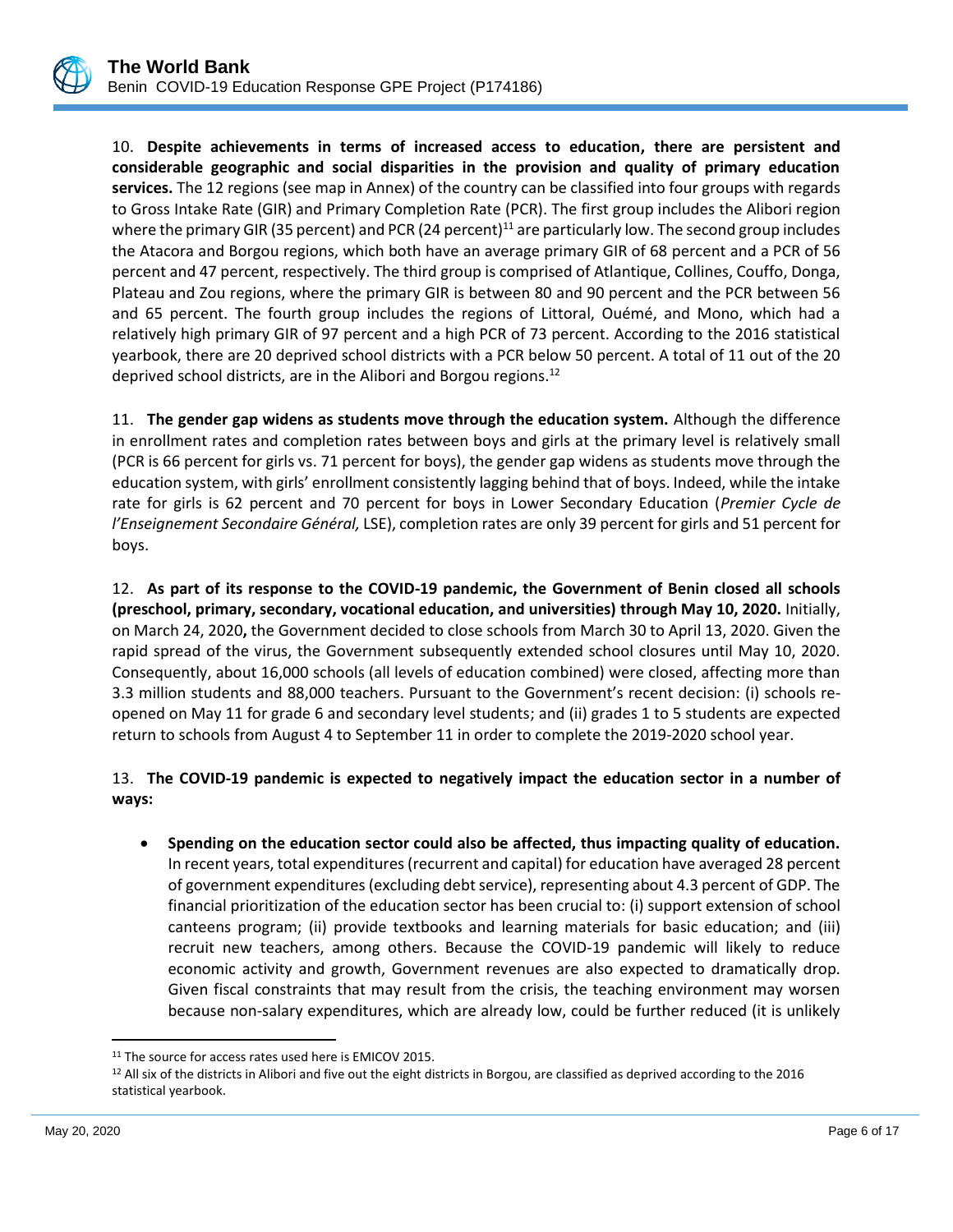that the Government would lower spending for salaries). Expenditures for textbooks, learning materials, or infrastructure improvements could decline, worsening the quality of education provided.

- **School closures are expected to lead to learning loss and increased inequality.** Learning poverty has existed before the COVID-19 pandemic. The closure of schools will not only exacerbate learning poverty, but also increase learning inequality because the wealthiest families will be able to maintain their children's learning at home by providing textbooks and other learning materials or hiring private tutors to mitigate any interruption in instruction. Therefore, once schools reopen, some children will find themselves at a disadvantage compared to their better educated peers.
- **Student dropout rates could rise, negatively impacting the primary completion rate, as well as transition rates to secondary education**. Because the COVID-19 pandemic has resulted in a severe economic crisis, households are facing rising unemployment and income losses: these trends will likely continue once school sessions resume. The economic downturn may cause the poorest households to keep children at home even after school re-opens, increasing the number of outof-school children. Therefore, the PCR will likely decrease, putting the country off-track to achieve the education SDGs. In addition, parents' ability to contribute to educational inputs may also be more limited, impacting the quality of schooling provided.
- **School closures may also disproportionately impact girls.** The crisis could lead to an increase in the burden of care-related tasks. Girls may often be expected to take on additional responsibilities due to social expectations, such as household and domestic chores. In economically disadvantaged areas, girls tend to marry and have children early. Additional barriers to girls' school participation and retention include poverty and high school fees, poor infrastructure and distances to schools, unsafe learning environments, and increased exposure to violence and sexual harassment or abuse.
- **Teaching quality will likely suffer.** The increase in food prices may lead to lower purchasing power of teachers, which in turn, may reduce teachers' motivation and the teaching quality. In addition, teachers are not trained to conduct remedial education.

14. **In this context, maintaining and/or increasing enrollment rates once schools re-open would require several actions**: communications and awareness-raising campaigns; reduction of the opportunity cost of schooling for poorer families; actions to secure safe and inclusive schools; etc.

15. **To mitigate the impact of the COVID-19 the Government prepared an education response plan.** Following school closures, a sector response task force, including education partners, has been put in place to strengthen the education sector's ability to effectively mitigate—as well as address—the negative impacts stemming from the COVID-19 pandemic. The response plan primarily aims at: (i) minimizing the adverse effects of COVID-19 pandemic on students, teachers and the education system at large; and (ii) enhancing the capacity of the MoEs and stakeholders to promote protection of students and teachers and ensure continuity of teaching. It represents an opportunity to build the core foundation required to foster improvements in the quality of the teaching and learning environment in Benin in the short term, as well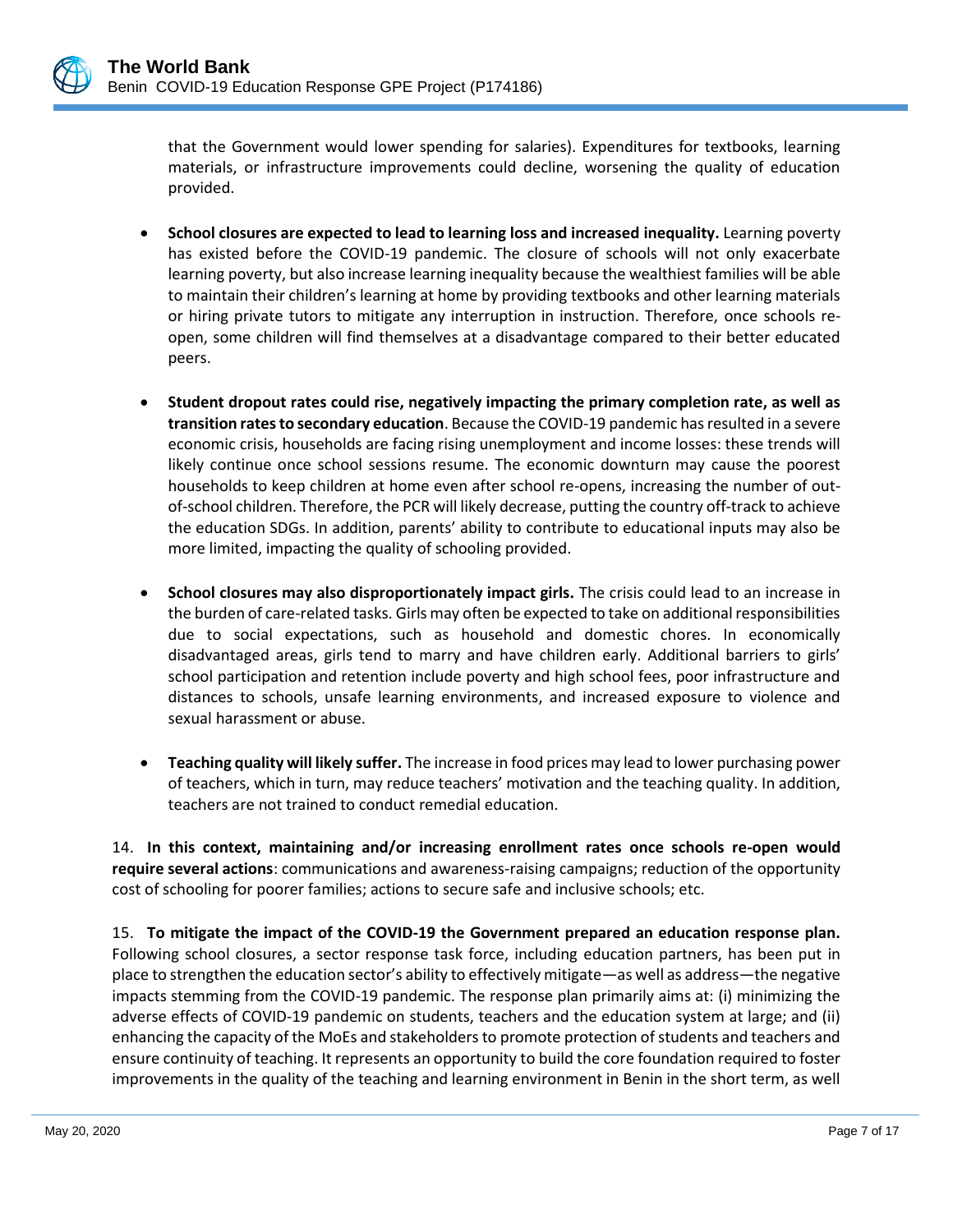

as in the medium and long-term. This will entail building robust remote learning systems and building the capacity of the Government—and by extension the education sector—to adequately deal with potential shocks and crises in the future.

## **C. Proposed Development Objective(s)**

#### Development Objective(s) (From PAD)

The proposed project's development objectives are to: (a) ensure continuity of teaching during and after the COVID - 19 pandemic, particularly in deprived communes in the Recipient's territory; and (b) increase the Government's preparedness to mitigate the effects of future crises.

Key Results

#### **PDO Level Indicators**

- 16. Progress towards achievement of the PDO would be measured by the following indicators:
	- Share of children previously enrolled in schools who return to school once the school system is re-opened (Total, girls and deprived communes);
	- Schools equipped with minimum hygiene standards for prevention of COVID-19 (Total in percentage; number of schools)
	- Schools offering remediation programs in deprived communes once the school system is reopened (total in percentage, number of primary schools, number of lower secondary schools);
	- National strategy for continuity of learning for all children developed and disseminated.

## **D. Project Description**

17. To maximize the impact of the project, the Government and Local Education Group (LEG) jointly agreed to focus part of the project interventions on deprived communes which are communes where primary completion rate is below 50 percent. The negative spillover effects of the COVID-19 pandemic might be particularly severe in these deprived communes, thus justifying the Project's focus on providing targeted support to these vulnerable communities . Based on this criterion, 20 out of the 77 communes in the country were selected The number of students in these 20 communes represents in 2020, 20 percent ofprimary students in public schools and 13.1 percent of lower secondary students in public schools. Interventions focusing only on deprived communes are under subcomponent 3 of the component 1. All other interventions are countrywide.

## **Component 1: Ensuring safe reopening of schools and return of students, particularly in deprived communes (US\$5.74 million)**

18. *Sub-component 1.1 Media campaign and community sensitization for returning to school and disease control and prevention.* This sub-component will support community sensitization and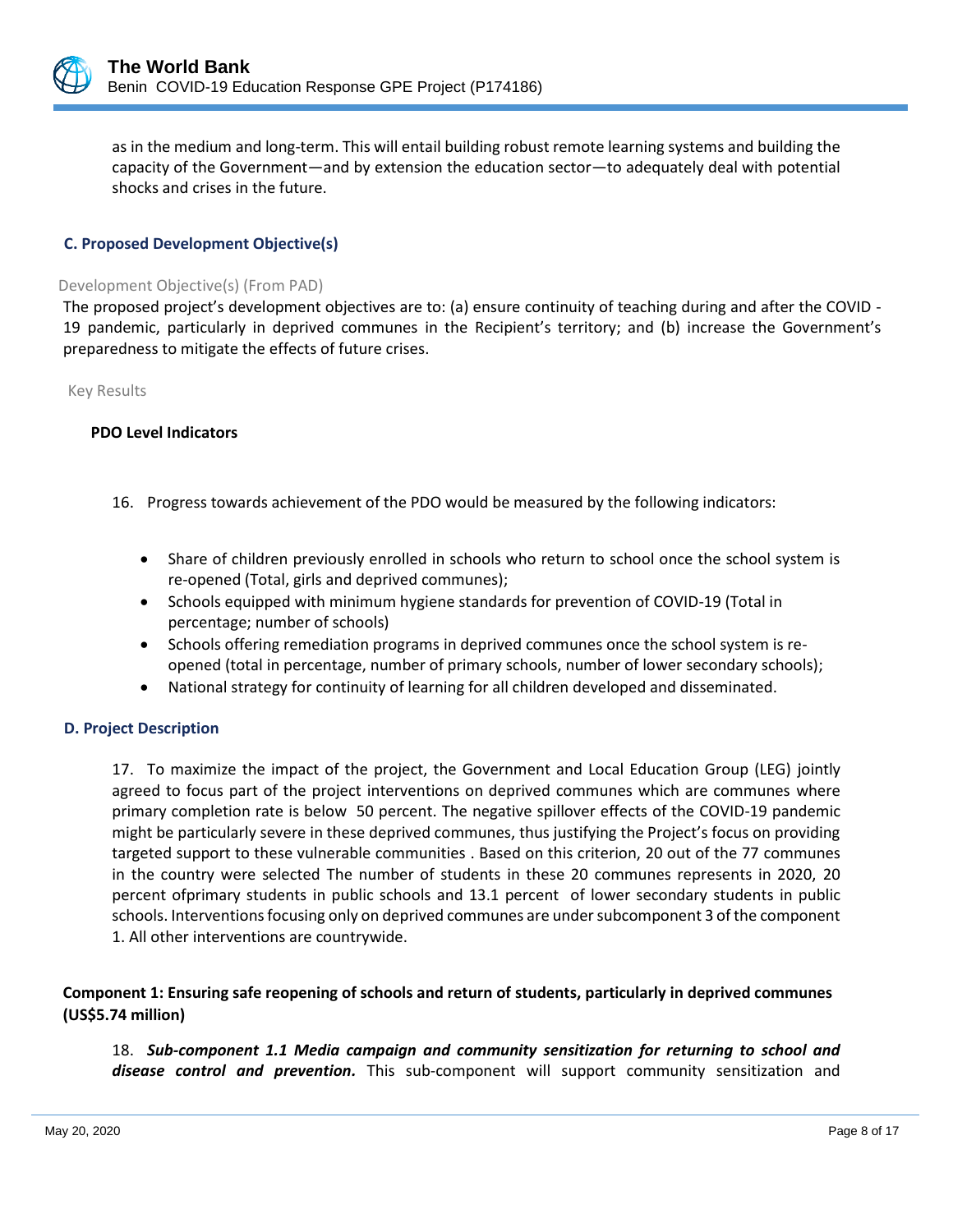

communication by financing community awareness campaigns within the communities through local community organizers and facilitators as well as radio/television campaigns to encourage parents and communities to send children back to school and maintain good hygiene practices during and after the COVID-19 pandemic.

19. *Sub-component 1.2: Ensuring schools are safe for re-opening.* This sub-component will support: (i) WASH activities to ensure safe water, adequate sanitation, and hygiene education in schools; and (ii) the provision of hygiene kits. Most of these activities will be financed by providing grants to schools using the established school grants mechanism set up under the Government budget. It is also expected that UNICEF will play an active role in providing the installation of WASH facilities. Activities under this subcomponent include:

- (i) **Provision of hand washing facilities**. Given to its comparative advantages, and by utilizing resources allocated to this proposed Project, UNICEF will be responsible for providing schools with hand-washing stations. A contractual agreement between the Bank and UNICEF will be signed so that the latter institution can carry out this activity using the resources allocated to this proposed Project. These hand-washing stations will be installed at the entrance of each classroom and administrative office. A total of 20,440 hand-washing devices will be purchased by UNICEF and distributed as follows: 1,600 for preschools; 15,000 for primary schools; and 3,840 for lower secondary school (LSS). Schools which enrolled students with disabilities will be prioritized in the distribution of the hand-washing devices.
- (ii) **Provision of hygiene kits, soap, masks and water**. Grants provided by the Government in preand- primary schools and tuition fees collected in LSS will be used to acquire hygiene kits and soap where needed, as well as hand washing kits to schools that need the kits. The proposed Project will also provide grants to approximately 2,000 primary schools and 170 LSS. These grants will be used to introduce alternative measures for ensuring permanent availability of water for handwashing devices in schools without water points<sup>13</sup>. The proposed amount of the grant for each school is estimated to be on average US\$250 and US\$400 for primary and LSS, respectively. The actual amount to be allocated to schools will depend on the distance to be traveled to access the water point. In addition, the grants can be used to acquire masks for teachers and school administrators, particularly for those that are most vulnerable to the virus, in case where the ones promised by the Government have not been delivered on time.
- (iii) **Support for school infirmaries**. School grants can be used to provide infirmary staff with training on good hygiene practices and prevention measures to curtail the spread of the virus. This may include training on identification of symptoms, provision of thermoflash (thermometer with

<sup>&</sup>lt;sup>13</sup> The Government has an ambitious program to provide universal access to water supply in both urban and rural areas by 2021. The program is under implementation. Discussions are underway with government agencies coordinating this program in order to set up connections with schools without water points in areas of interventions of project when possible. Currently, the coverage of water point is 46 percent and 76.5 percent for primary and secondary schools, respectively.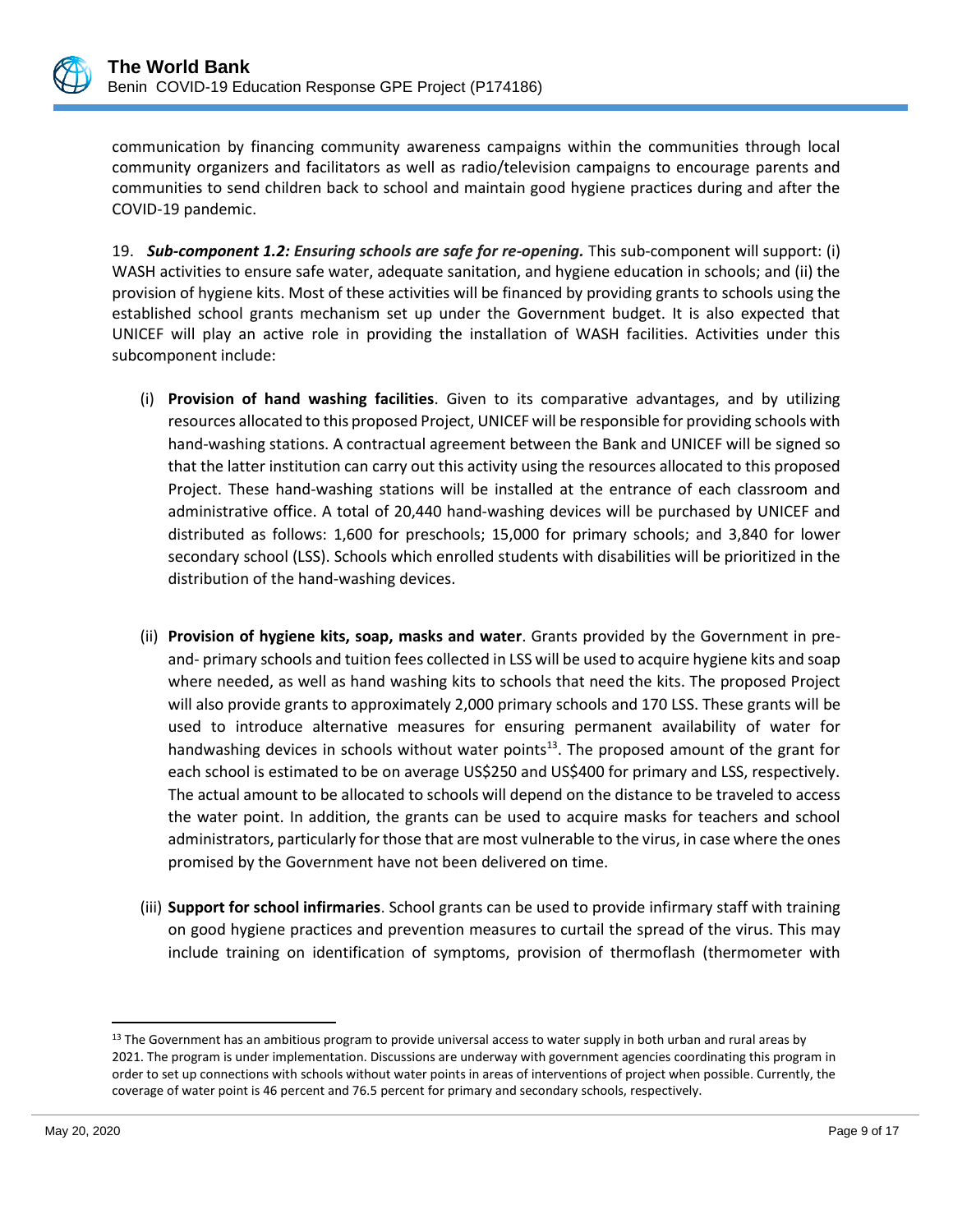infrared ray), surgical masks, etc. The number of school infirmaries is 46 in LSS<sup>14</sup>. Each targeted school is expected to receive about US\$470.

20. *Sub-component 1.3: Ensuring continuity of learning and tracking of student progress.* Prior to schools' closures, much of the annual academic programs were delivered to learners. Despite academic programs being advanced, ensuring teaching and learning continuity is crucial to prevent learning losses and to reduce the risks of students dropping out. This component will: (i) support remedial programs for students at risk of repetition or dropping out; and (ii) provide subsidies to schools, through grants, to offset the cost of schooling in deprived communes. Activities under this sub-component will include the following:

- (i) **Provision of remedial (catch-up) programs for students at risk of repetition and dropping out in all grades of primary (grades 1 to 6) and grade 10 of lower secondary schools in the 20 deprived communes, particularly students with learning disabilities.** To plan for learning recovery at the re-opening of schools, learning gaps and learning loss will need to be assessed in key disciplines among grades 1 to 5 students<sup>15</sup>. The identification of students will apply to both public and private specialized schools for children with disabilities. Once identified, these students, along with those students in grades 6 and 10, will be provided with remedial programs to help them catch-up on grade level material. The remedial programs already exist and are currently offered to grade 6 students preparing for the final primary exam. To achieve this, the Project will: (i) provide resources to regional directorates to conduct rapid assessments of grades 1-5 students' knowledge to identify at risk students for remedial programs; and (ii) provide grants in an amount of US\$200 to approximately 1995 schools (of which 175 LSS), including 120 schools enrolling students with disabilities to cover internal travel cost of teachers on non-working days/hours to extend remedial programs to all grades of primary and grade 10 of lower secondary schools in the 20 deprived communes.
- (ii) **Compensation of part of incidental costs paid for school canteens in deprived communes**. Schools grants can also be used to provide subsidies to primary schools to run canteens in deprived communes, thereby reducing the cost to parents and students of running the canteens which may prevent disadvantage students from returning to school. The grants will cover three-fifth (3/5) of amount paid by parents in school canteens: 2,475 F CFA (about US\$4.5) per student. The estimated number of students concerned is 220,000.
- (iii) **Provision of school kits for deprived communes and children with disabilities.** The proposed Project will support the provision of school kits for both public and specialized schools for children with disabilities, comprised of school supplies and textbooks for grades 1 and 2 students in nine<sup>16</sup> (9) deprived communes. Specifically, girls in grades 7 and 8 (2 first grades of lower secondary schools) in the 9 communes $^{17}$  will also receive school kits, including textbooks in two key disciplines. The content of kits for each grade already exists. UNICEF is

<sup>14</sup> There are no school infirmaries in primary schools

<sup>&</sup>lt;sup>15</sup> Schools have already been reopened for other grades in basic education.

<sup>&</sup>lt;sup>16</sup> The ongoing GPE project has been supported other 11 deprived communes in close collaboration with UNICEF.

<sup>&</sup>lt;sup>17</sup> UNICEF has been provided kits for grades 7 and 8 girl students in the 11 deprived communes.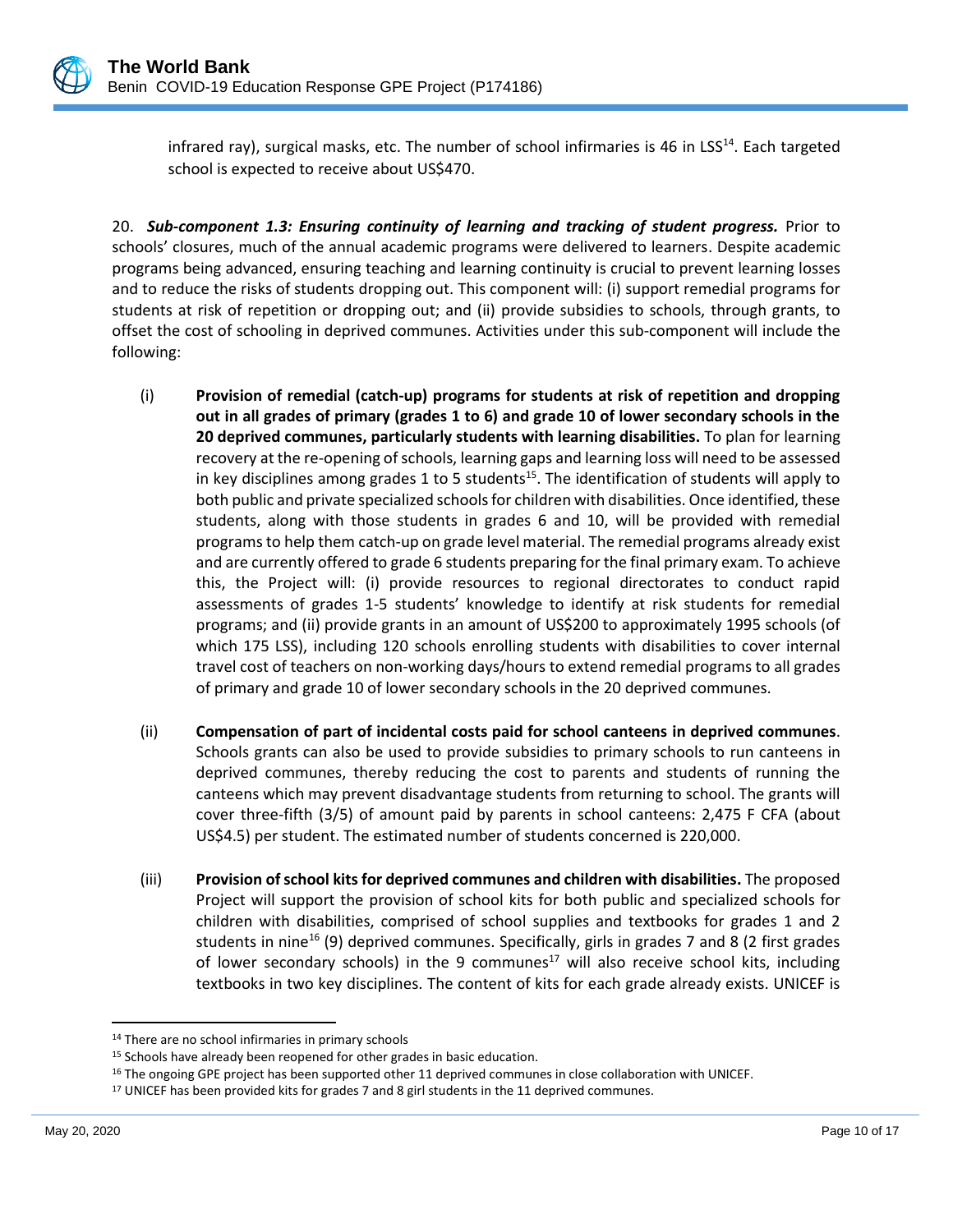expected to lead the implementation of these activities with additional resources from the current project, given their ongoing programs related to provision of kits including school supplies and uniforms, in close collaboration with the Bank and other donors, in 3 out of the 12 regions of the country: Borgou, Alibori, and Zou.

## **Component 2: Improving preparedness to mitigate the effects of future crises (US\$0.72 million)**

21. Component 2 aims to support the Government's efforts to strengthen the education system's resilience in the medium and long term.

22. *Sub-component 2.1: Expanding sustainable remote learning opportunities***.** Expanding remote learning is the primary goal of sub-component 2.1. The proposed Project will support the Government's goal of be establishing and mainstreaming distance learning systems and programs. This sub-component supports the following activities:

- (i) **Setting up the enabling environment for distance learning:** The proposed Project will support the development of partnerships between Ministries of Education and national radio and TV stations, as well as community radios and other local radios, to facilitate the broadcasting of distance learning courses. To enable the production of high-quality audio, visual and digital education content, production rooms will be equipped with the necessary material. The launch of the soon to be finalized global digital distance learning education platform<sup>18</sup> will also be supported by the proposed Project.
- (ii) **Supporting teachers:** To ensure effective remote learning, teachers need to be adequately trained in distance teaching methods or other alternatives forms of training which do not conform to the traditional face-to-face teaching modality. Training teachers in digital skills, in a context where teaching may increasingly involve the use of technological tools, is also essential. The number of teachers to be trained is estimated to be 300, of which 100 will be LSS teachers. An electronic tablet will be provided to each teacher involved in the training and a tracking system will be put in place to locate these devices and track their proper use. The proposed Project will also pilot the concept of blended classes, i.e. classes that combine distance learning with face-to-face lessons, in a small sample of classrooms.
- (iii) **Developing distance learning contents:** Teachers trained will develop remote, distance learning programs, as well as self-learning materials to be used mainly in cases of other shocks in key disciplines. The proposed Project will finance a pilot production of quality audio, visual and digital media as well as self-learning workbooks and other materials, including for children with learning difficulties and children with disabilities, to ensure equity in education and learning.

## 23. *Sub-component 2.2. Building capacity to anticipate and cope with future shocks in education***.** The

<sup>&</sup>lt;sup>18</sup> A global digital distance learning education platform for West and Central Africa French speaking countries is under preparation with the support of the World Bank Education Global Practices and will be finalized by end July2020.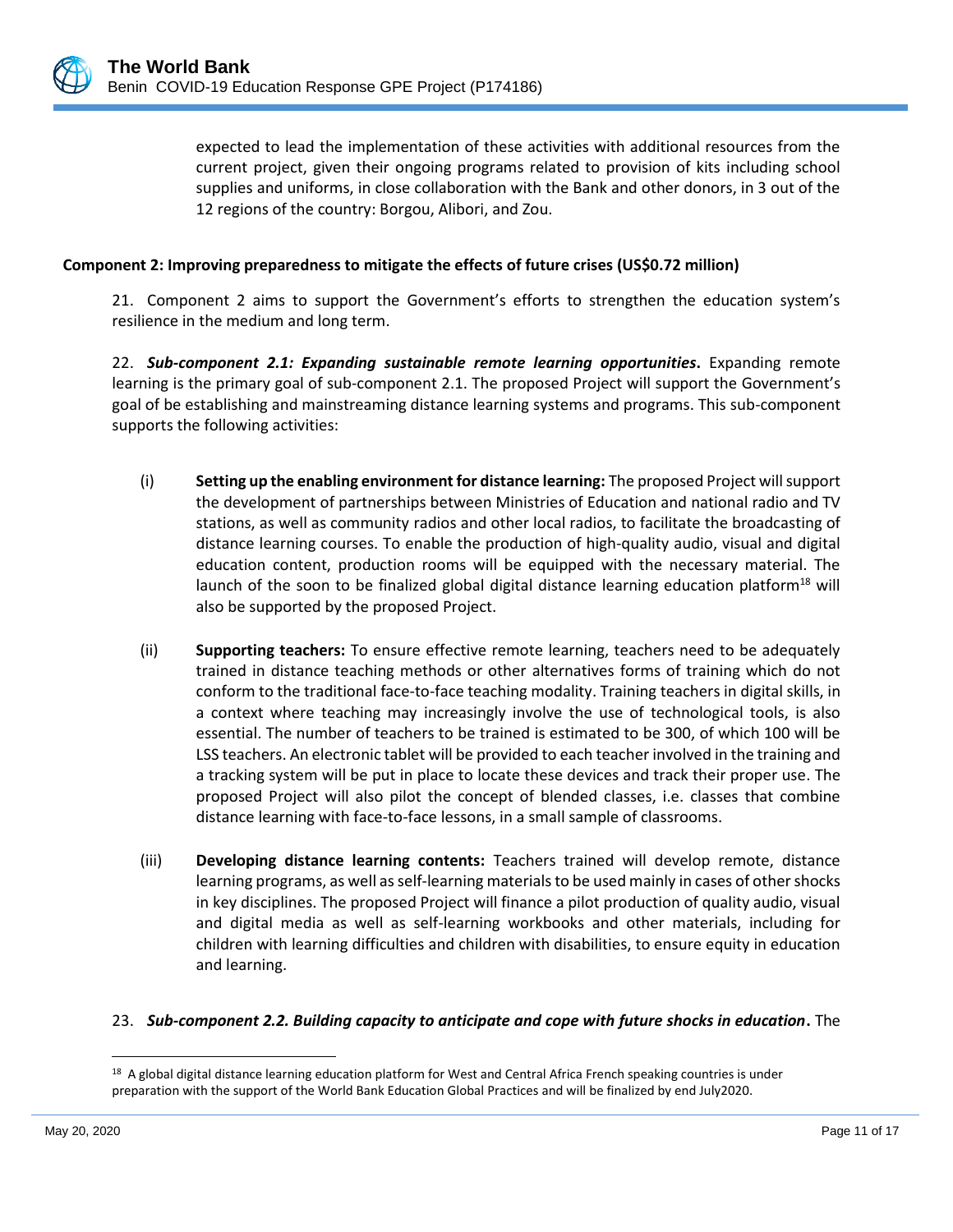objective of sub-component 2.2 is to build the capacity of the key education actors (from national level to school level) to be better prepared to cope with any future crises that may result in school closures or may lead to other detrimental effects on the education system. In other words, the objective of this subcomponent is to build the overall resilience of the education system in Benin. Sub-component 2.2 supports the following activities:

- (i) **Setting up an enabling policy framework: :** The proposed Project will support an evaluation of COVID-19 education management; what has been done during the COVID-19 crisis and how it could have been done better. Establishing policies and good practices on how to maintain and/or improve teaching and learning during times of crisisis essential to ensure the resiliency of the education system is strengthened. These efforts should strive to draw upon the good practices and policies employed in countries across the world. The goal is to identify areas of relative strength and weakness and use this information to guide Benin's policies and practices during emergencies. At the same time, this can be a shared endeavor in which Benin not only learns from other countries, but also shares its own experience and lessons learned with other countries. In addition, the proposed Project will support the development of a national strategy for education and learning continuity in the event of shocks and school closures. Further, an Education Emergency Response Plan will be developed and integrated into the Education Sector Plan 2018-2030. At school level, a guidance note on school reopenings will be developed to ensure better preparedness after floods or other types of natural disasters.
- (ii) **Building back better with an effective data system:** The post-COVID phase will offer many other opportunities to "build back better". The proposed Project will support the strengthening of an effective data system, including the development of a methodology to identify vulnerable and at-risk students with the objective of more easily identifying and supporting them in the event of a crisis. This will allow the Ministry of Education to track whether learning outcomes are being maintained and/or improved, what factors are driving improvements, and what remedial measures need to be put in place to ensure that all students are provided with the opportunity to excel.

#### **Component 3: Ensuring monitoring, management, and coordination of the project (US\$0.39 million)**

24. Component 3 aims to ensure the effective implementation of the daily operations of the proposed Project and to build knowledge and competencies to improve services delivery. Overall, project management will be implemented by drawing heavily on the implementation arrangements which were established under the recently approved Benin Global Partnership for Education Project Phase 3 (P167432). Implementation arrangements are detailed under Annex 1. The component will support the following key interventions:

## (i) **Project management and coordination including the following activities:**

- Preparation and execution of the eighteen (18) months' work plan and budget, and procurement plan;
- Monitoring of the results framework and quarterly reporting;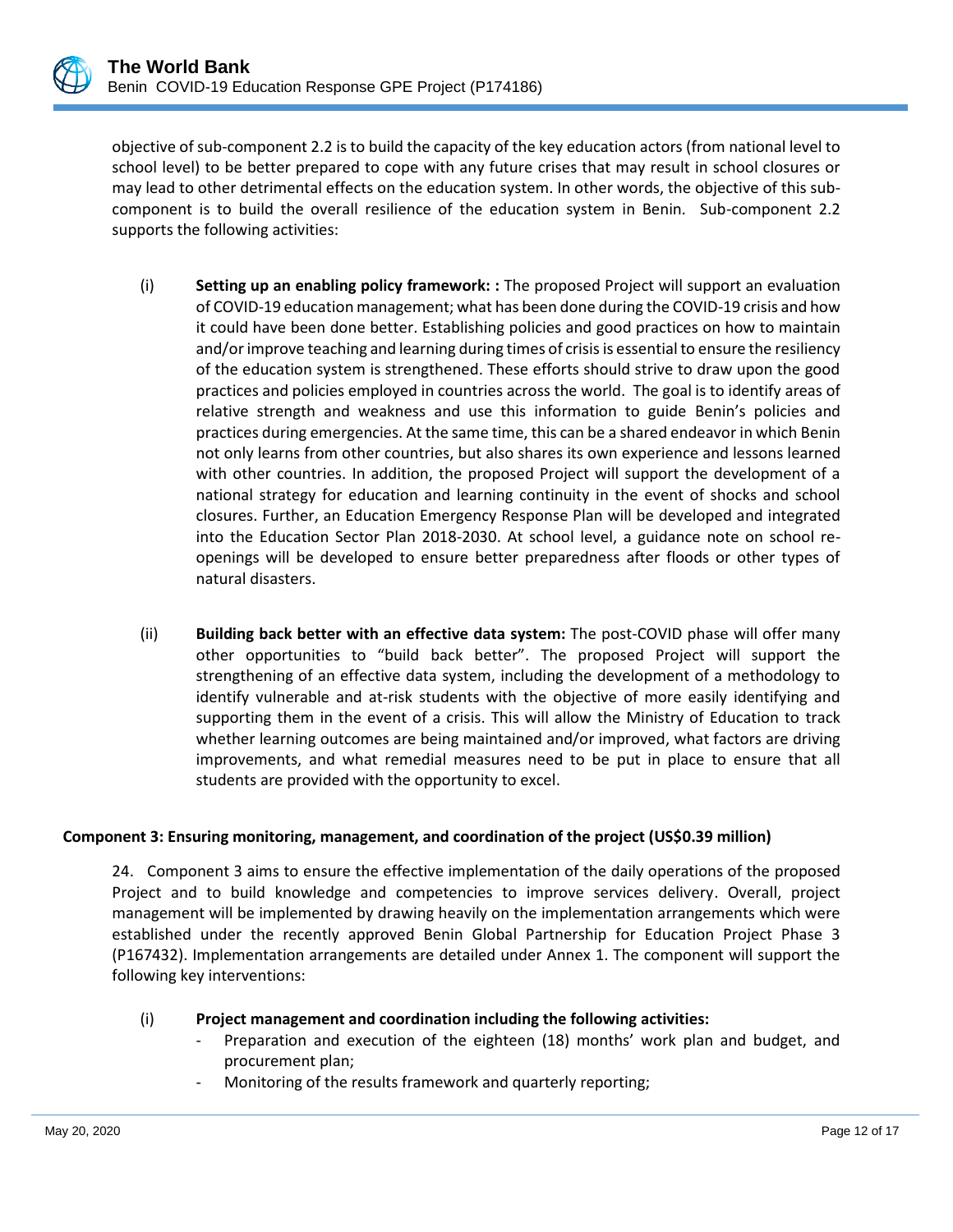- Facilitate project communication;
- Efficient fiduciary and safeguards implementation and reporting; and
- Establishment and operationalization of a grievance redressal mechanism.
- (ii) **Strengthening monitoring of the project activities.** The objective of this activity is to improve the capacity of the MoEs to systematically track progress in the implementation of the project based on the project results framework. To this end, the project will support: (i) the collection of school data on a regular basis; (ii) the STP responsible for monitoring the ESP indicators on behalf of the MoEs; and (iii) the *Coalition Beninoise des Organisations de l'Education pour Tous* (CBO/EPT)<sup>19</sup> to report on citizen feedback on service delivery with the objective of identifying and addressing bottlenecks

| <b>Legal Operational Policies</b>           |            |
|---------------------------------------------|------------|
|                                             | Triggered? |
| Projects on International Waterways OP 7.50 | <b>No</b>  |
| Projects in Disputed Areas OP 7.60          | No.        |
|                                             |            |

Summary of Assessment of Environmental and Social Risks and Impacts

## **Environment**

25. The Project's components all aim at minimizing the adverse effects of COVID-19 on students, teachers, and the education system. The activities to be supported by the proposed Project generally have low environmental impact and potential health and safety risks to the communities, students, and teachers in view of activities involving mobilization of teachers, and the reopening of schools. The environmental, health and safety concerns arising from the proposed activities are mainly two: (i) continued risk of disease transmission; and (ii) management of solid waste and wastewater from hand washing facilities in the schools. The potential impacts and risks can be minimized through known measures to be included in the ESMF to be prepared by the Borrower.

26. The Project will be implemented by the MEMP and the MESFTP and the overall accountability of the proposed Project will rest with the General Secretary, MEMP. The MoEs will be responsible for the preparation and implementation of environment and safeguards instruments: Stakeholder Engagement Plan (SEP) and the Environmental and Social Commitment Plan (ESCP) by the time project appraisal, as well as overall compliance enforcement of relevant national health and safety regulations and guidelines. One environment specialist and one social specialist will be recruited to be part of the PCU throughout the project lifecycle.

<sup>&</sup>lt;sup>19</sup> CBO/EPT is an umbrella organization of NGOs working for education in Benin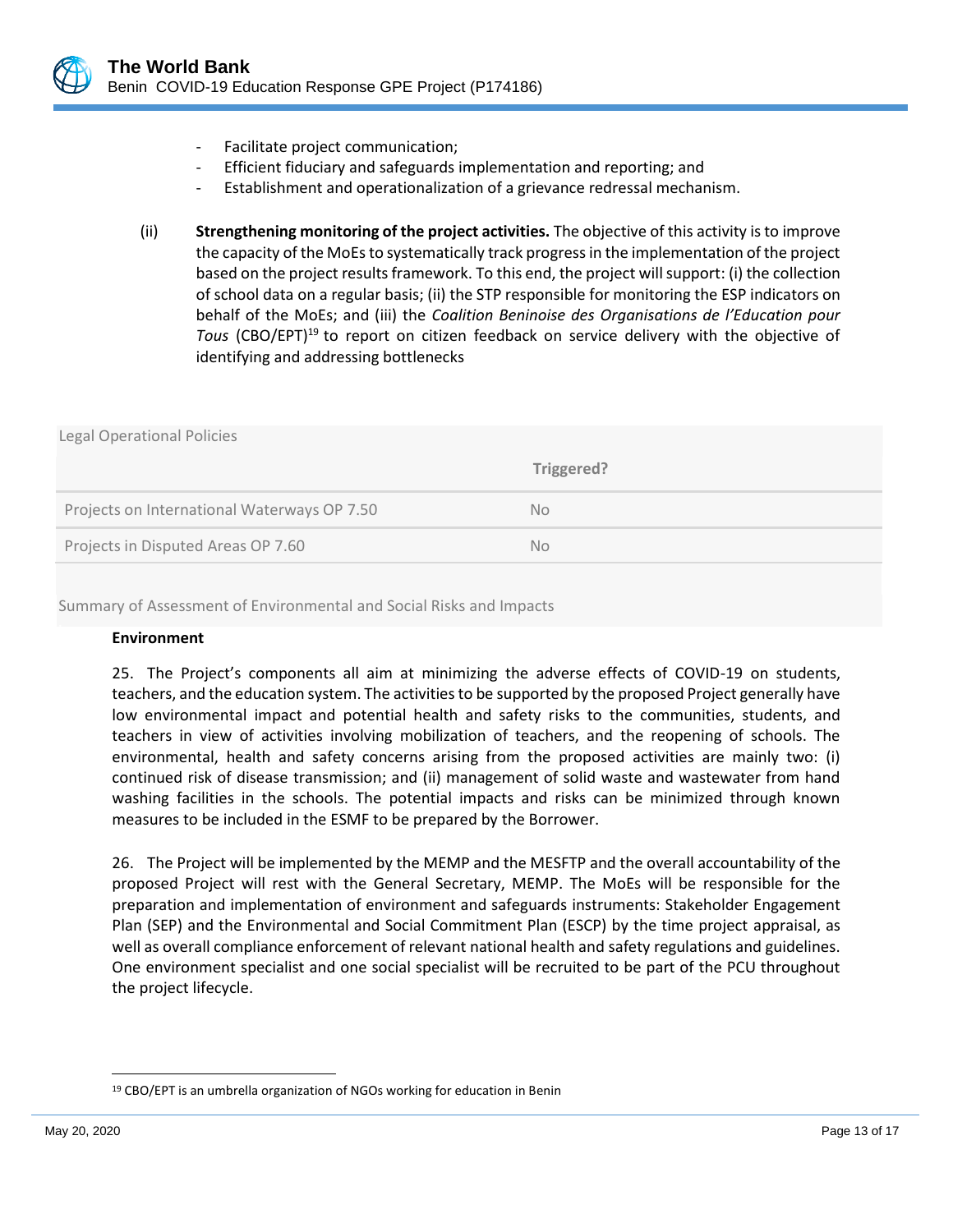

## **Social.**

27. The expected activities aim mainly to: (i) support the implementation of the education sector COVID-19 response strategy; (ii) ensure effective continuity of student learning during and after the COVID -19 pandemic, particularly for the deprived communes; and (iii) improve preparedness to mitigate the effects of future crises. The planned activities include: (i) media campaign and community sensitization for returning to school and disease control and prevention; (ii) provision of hand washing facilities ; (iii) subsidies to schools, through grants, to offset the cost of schooling in deprived communes; and (iv) development of distance learning contents. The proposed Project does not include construction or rehabilitation.

28. **The closure of the schools from March 30 to May 11, 2020, due to COIVD -19 is likely to have affected the progress of the planned education curriculum and result in anxiety and uncertainty in continuity for students in school as well as teachers.** Both teachers and students have been rendered inactive for the closure period. Consequently, there is a risk that students have lost out on education. It is necessary to undertake mitigative actions to ensure that the impact of the closure of schools does not affect the progress of the students adversely, as well as empower the teachers and schools to bridge the gaps. Psycho-social support should be provided for the teachers and students.

29. **Due to the economic impacts of the COVID -19 on low earning households, some children may drop out of school.** Although schools have opened, some students may still dropout. To mitigate against this risk, it is necessary to provide back-to-school campaigns through the media and any other available practical channels as outlined in Component 1 of this proposed Project. This will encourage the parents to keep their children in school and provide continuity. Specific stakeholder engagement programs must be prepared for the parents on the benefits of keeping the children in school and attention should be given in the engagements to vulnerable students especially girl children and students with disabilities.

30. **Stakeholder Engagement and Grievance Redress Mechanism**. Regarding the emergency context of the preparation of this project, the Government—through the ministries of the education sector will draft the Preliminary Stakeholder Engagement Plan (SEP) in order to ensure a comprehensive, participatory, and coordinated stakeholder engagement and response to COVID-19 pandemic.

31. The ESCP will be developed to set out material measures and actions, any specific documents or plans, as well as the timing for each of these. The implementation of the material measures and actions set out in the ESCP will be monitored and reported to the WBG.

## **Risks**

32. Overall project risks are judged to be moderate based on the SORT analysis.

## **E. Implementation**

#### Institutional and Implementation Arrangements

33. **At the central level, apart from minor changes, the proposed Project will use the institutional arrangements of the Benin GPE Project- Phase 3 (P167432) which were inspired by the pooled fund**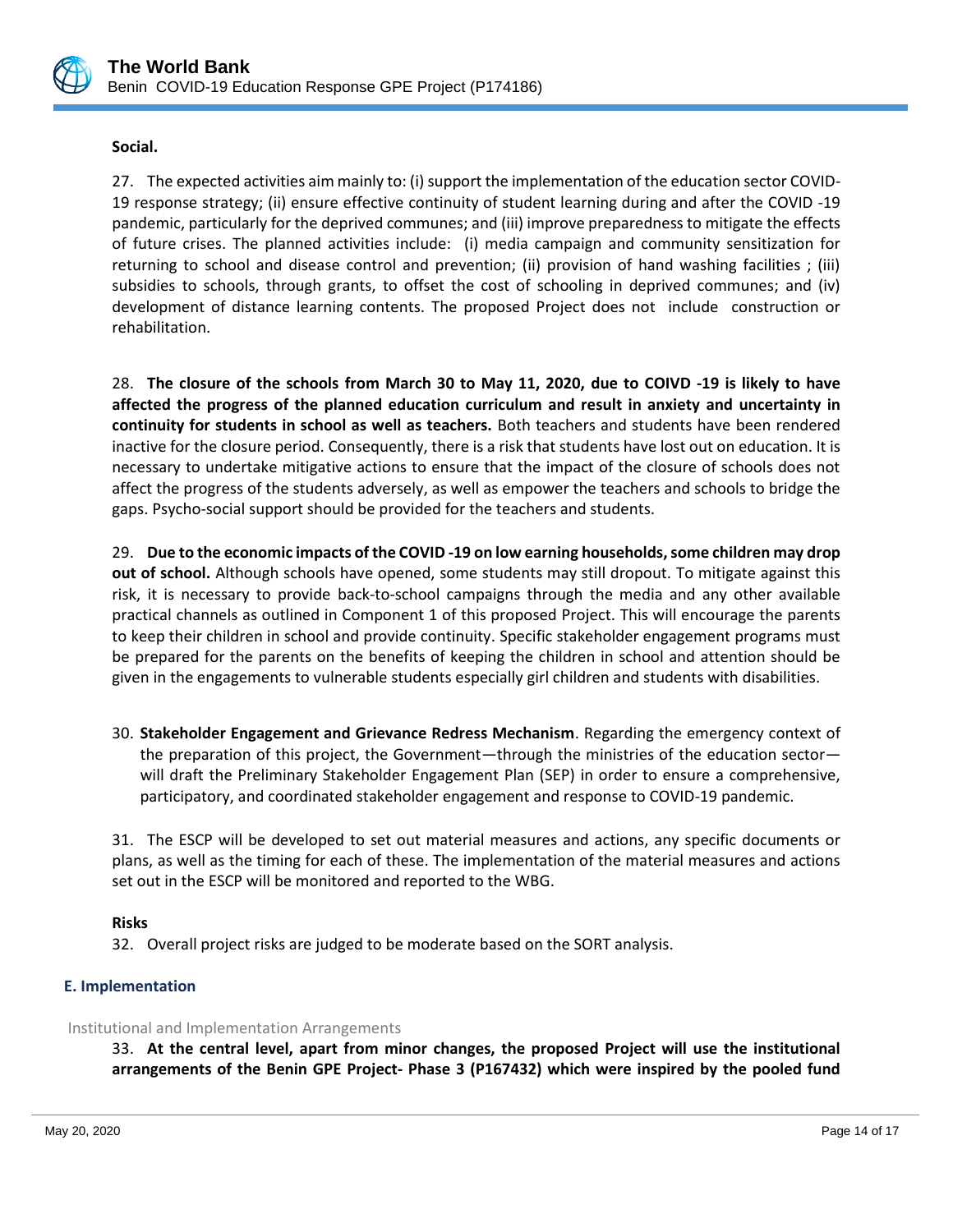

**arrangements.** The modifications that will be made to accommodate the proposed Project are:

- (i) New members—with experience in health-related interventions and in the production of distance learning lessons—will be added to the Project Steering Committee (PSC). The new members are: (i) two representatives of Ministry of Health; (ii) one representative of Ministry of Digital Economy; and (iii) two representatives from the donor community in the education sector.
- (ii) The existing Technical Support and Monitoring Unit (*Unité d'Appui Technique et de Suivi, (UATS*)), which is a technical assistance provider, as well as the day-to-day coordinator of the Benin GPE Phase 3 project, will be further strengthened with the recruitment of three additional staff: (i) a procurement specialist assistant; (ii) a monitoring and evaluation specialist assistant; and (iii) and a social safeguard specialist.

34. At the operational level, apart from the UATS, the Technical Permanent Secretariat *(Secretariat Technique Permanent, (*STP) and the Disbursement and Procurement Monitoring Committee *(Comité de suivi des Décaissements et des Marchés, (CSDM)* will play an important role in the effective implementation of the activities. Their respective responsibilities are detailed in Annex 1.

35. Technical departments of the three ministries involved in the proposed Project will be in charge of the implementation of their respective activities. Under the authority of the Secretary General of the MEMP, the departments implementing the Project Components and Sub-components are described in Annex 1.

36. In each of the 12 regions, the proposed Project's activities will be coordinated by the regional directorates under the supervision of the Secretary General of each of the three ministries. For primary schools, the Sub-Regional School Inspectorates under the supervision of the Regional Directorates will be the key entities for overseeing project activities and compiling the data supplied by the schools for M&E.

37. At the school level, the school head is responsible for all the project activities taking place in the school, including the distribution of students' uniforms in primary schools and distribution of girls' kits and textbooks in lower secondary schools. At the community level, the COGEPs/ COGES composed of representatives of parents, school staff and local resource persons will be in charge of supporting schools to deliver the agreed results, and to monitor and report on the functioning of schools.

38. The above-mentioned arrangements are detailed in Annex 1 and will be complemented by an Annex to the existing Project Implementation Manual (PIM) developed for the Benin GPE Phase 3 operation, which sets forth all the operational and procedural steps for project implementation, including a detailed description of the roles and responsibilities of the aforementioned implementing units.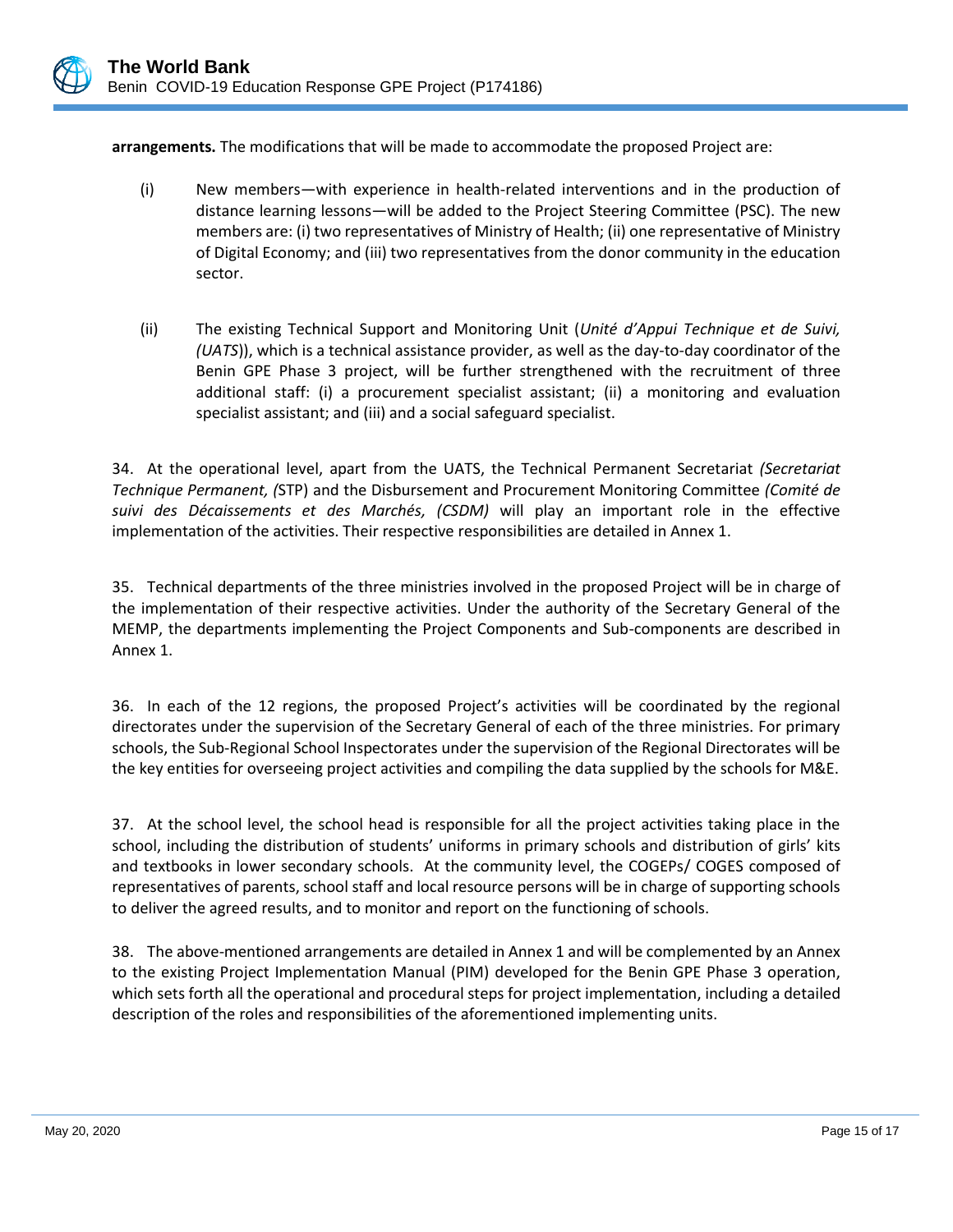

## **CONTACT POINT**

#### **World Bank**

Yacinthe Gbaye Senior Economist

#### **Borrower/Client/Recipient**

Ministry of Economy and Finance Romuald Wadagni Minister of Economy and Finances spmef@finances.bj

## **Implementing Agencies**

Ministry of Pre and Primary Schools Salimane Karimou Minister of Pre and Primary Education salimane.karimou@yahoo.com

### **FOR MORE INFORMATION CONTACT**

The World Bank 1818 H Street, NW Washington, D.C. 20433 Telephone: (202) 473-1000 Web:<http://www.worldbank.org/projects>

#### **APPROVAL**

| Task Team Leader(s): | Yacinthe Gbaye |
|----------------------|----------------|
|                      |                |

#### **Approved By**

| <b>Environmental and Social Standards</b> | Nathalie S. Munzberg | 23-Jul-2020 |
|-------------------------------------------|----------------------|-------------|
| Advisor:                                  |                      |             |